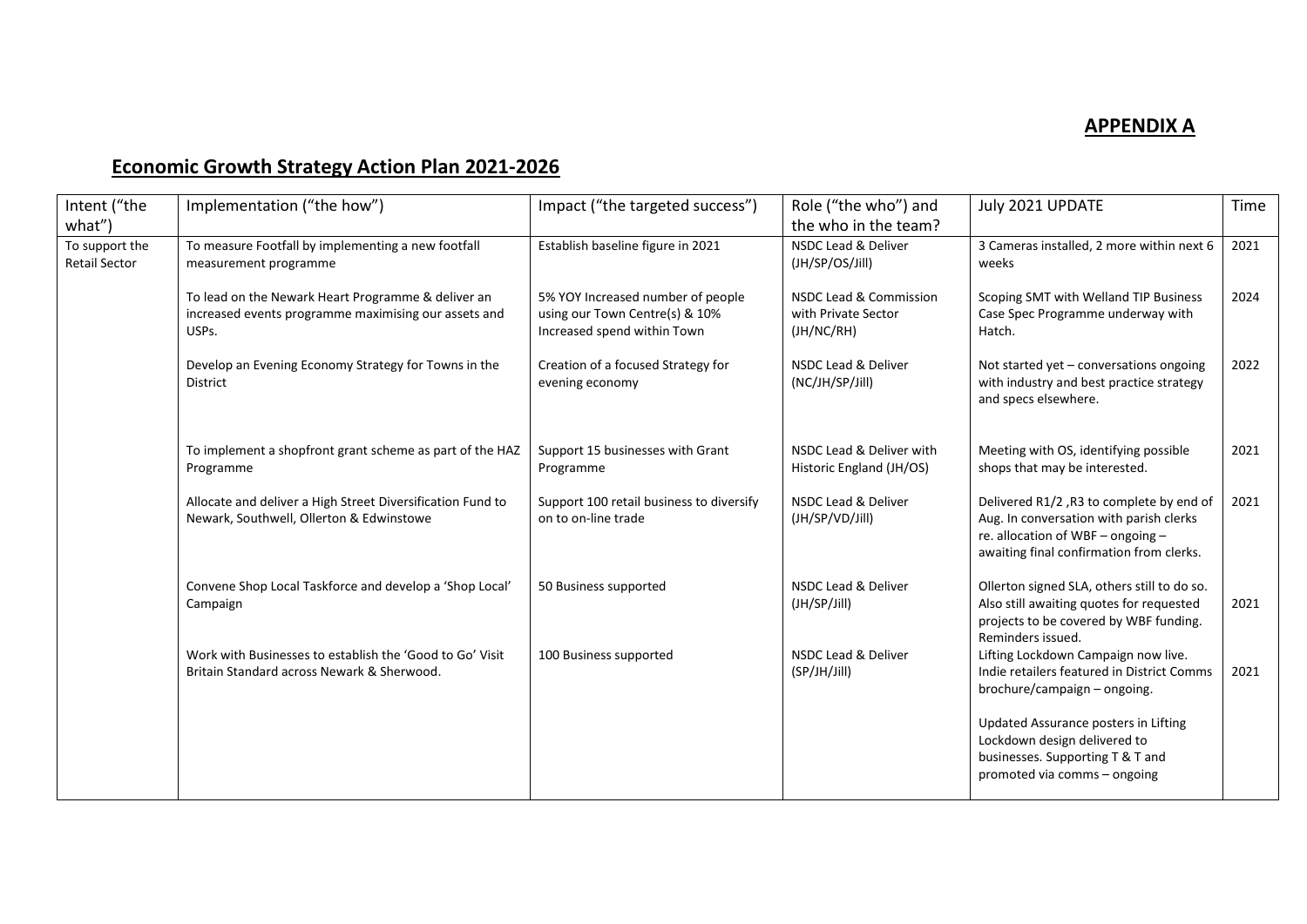| To promote our<br>District                       | To attract a new hotel operator to Newark                                                                       | 15% Increase of Visitor Numbers by 2026                                                                        | Lead & commissioning<br>(NC/JH/RC)                      | Land Parcel Newark Gateway - SMT<br>Newark Gateway                                                                                                                                 | 2026 |
|--------------------------------------------------|-----------------------------------------------------------------------------------------------------------------|----------------------------------------------------------------------------------------------------------------|---------------------------------------------------------|------------------------------------------------------------------------------------------------------------------------------------------------------------------------------------|------|
|                                                  | To deliver the Castle Gatehouse Project                                                                         | 15% Increased Visitor Spend by 2026                                                                            | Lead and Partner (CC/JH/OS)                             | Regular meetings in place, Business case<br>being built with Hatch. HLF sequencing.                                                                                                | 2024 |
|                                                  | Collect and analyse data from STEAM Annual                                                                      | Improved focus and understanding of our<br>destinations to plan and deliver targeted<br>interventions          | Collaborate and Lead<br>(RH/SP/BF)                      | 2020 data received in June 2021 with<br>report to EDC in September2021                                                                                                             | 2022 |
|                                                  | Localise Visit England Winter Campaign promoting visitor<br>economy key assets                                  | Development and roll out of the 'escape<br>the everyday' campaign across Newark &<br>Sherwood                  | Lead & Partner (RH/SP/BF)                               | 'Doorstep Days Out' campaign extended<br>to 19th July.<br>Summer-Autumn Staycation campaign<br>launched 26 <sup>th</sup> July. Aligned to Visit<br>England's 'Escape the Everyday' | 2021 |
|                                                  |                                                                                                                 |                                                                                                                |                                                         | Ensured strong representation in LNER's<br>The Explorer's Road campaign launched<br>26 <sup>th</sup> July.                                                                         |      |
| To repurpose &<br>regenerate our<br>Town centres | To develop key sites such as 32 Stodman Street for<br>residential, commercial or retail uses                    | 3 new retail units & 30 new residential<br>units creating increased footfall of 5% on<br><b>Stodman Street</b> | Lead & Partner (RC/NC/JH)                               | Letter sent to HE. Viability Assessment<br>complete and being checked<br>independently. FBC being developed by<br>Hatch.                                                           | 2023 |
|                                                  | To encourage the repurposing of town centres sites for<br>residential through engagement with housing operators | 5 New repurposed town centre dwellings                                                                         | Commission and Influence<br>(NC/JH/CC)                  | Discussions with developers ongoing.                                                                                                                                               | 2026 |
|                                                  | To redevelop the Cattlemarket site with a mixed use<br>commercial, education and business use                   | New mixed use site creating 50 new<br>residential units, 6 new businesses                                      | Lead, Collaborate, Partner &<br>Influence (ML/NC/RC/JH) | Demolition tenders concluded.<br>Programme Team built and connection<br>with IASTI programme underway.                                                                             | 2026 |
|                                                  | To redevelop the Buttermarket to provide a new retail,<br>education or community use                            | 5 new jobs created and new retail and<br>community space                                                       | Lead and Deliver (JH/PP/NC)                             | Agent engaged and marketing site<br>underway, with negotiation with 3<br>tenants                                                                                                   | 2021 |
|                                                  | To redevelop the York Drive Site                                                                                | 320 new residential units and 450sqm<br>new floor space, and 480 Jobs created                                  | Lead and Deliver (CC/JH/NC)                             | No update                                                                                                                                                                          | 2024 |
|                                                  |                                                                                                                 |                                                                                                                | Lead and Deliver (NC/JH)                                | No update                                                                                                                                                                          | 2023 |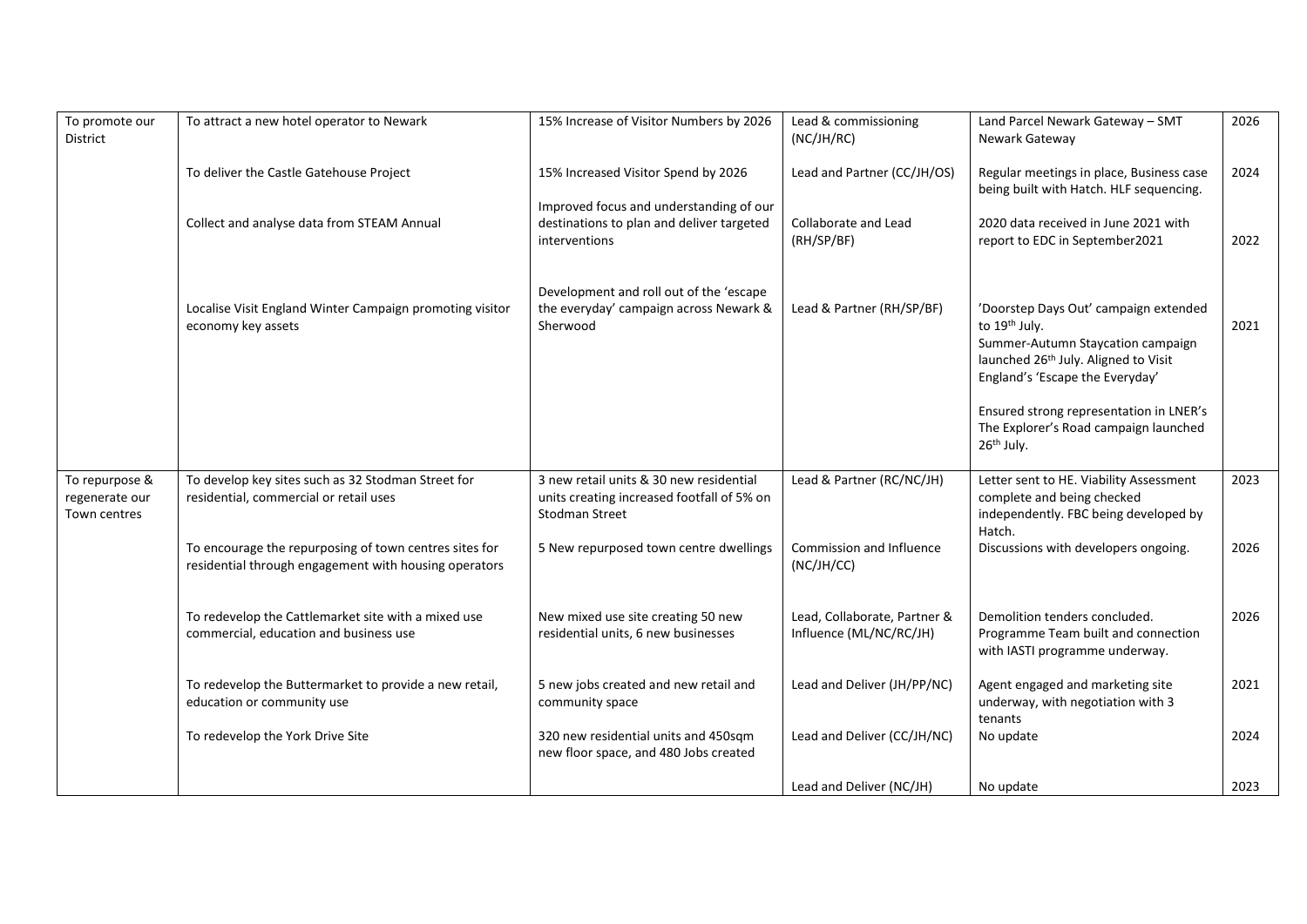|                                    | To define options for the Bowbridge Car Park Site (hospital                                  | Delivery of 1 new Town Centre site for                      |                            |                                            |         |
|------------------------------------|----------------------------------------------------------------------------------------------|-------------------------------------------------------------|----------------------------|--------------------------------------------|---------|
|                                    | area)                                                                                        | Car parking or commercial use                               |                            |                                            |         |
|                                    |                                                                                              |                                                             | Lead & Deliver (JH/SP/EGO) | Agents forum to be started                 | 2022    |
|                                    | Establishment of a landlord commission to understand                                         | Reduction in empty commercial space in                      |                            |                                            |         |
|                                    | how vacant or unused property can be repurposed                                              | town centres                                                |                            |                                            |         |
| To provide the                     | To develop the A1 overbridge                                                                 | Delivery of new A1 overbridge                               | Partner (ML/NC)            | Requires Update.                           | 2026    |
| necessary                          |                                                                                              |                                                             |                            |                                            |         |
| infrastructure for                 |                                                                                              |                                                             |                            |                                            |         |
| growth                             |                                                                                              |                                                             |                            |                                            |         |
|                                    |                                                                                              |                                                             |                            |                                            |         |
|                                    | Provide cycling infrastructure through delivery of new<br>hubs and docks throughout the town | 1 New docking station and infrastructure                    | Lead & Deliver (JH/TD)     | Hatch contract for FBC - 22/23 spend       | 2021    |
|                                    |                                                                                              |                                                             |                            | $£0.2m - better business involvement for$  |         |
|                                    |                                                                                              |                                                             |                            | match funding                              |         |
|                                    |                                                                                              |                                                             |                            |                                            |         |
|                                    | To support the Trans Midland Trade Corridor Programme                                        | Engagement in Programme                                     | Influence & Partner        | Negotiation with Midlands Connect to       |         |
|                                    |                                                                                              |                                                             | (TD//ML/NC)                | include Newark/Lincoln as case study.      | 2026    |
|                                    |                                                                                              |                                                             |                            |                                            |         |
|                                    |                                                                                              |                                                             |                            |                                            |         |
|                                    |                                                                                              |                                                             |                            | NC/JH to review                            |         |
|                                    | To review renewable energy programmes and assess                                             | Economic Assessment of renewable                            | Partner (NC/JH)            |                                            |         |
|                                    | suitability for development and infrastructure schemes                                       | energy options for development and                          |                            |                                            | 2026    |
|                                    |                                                                                              | infrastructure projects                                     |                            |                                            |         |
| To provide a                       | To develop a Digital Strategy with local Providers                                           | Delivery of new Digital Strategy with<br><b>Action Plan</b> | Lead & Collaborate         | DR driving this with NSDC corporate        | 2022    |
| strong digital<br>offer throughout |                                                                                              |                                                             | (NC/NGO/TD)                |                                            |         |
| the District                       | To work with utility providers to improve Wi-fi capacity                                     | Secure 5G capacity for 90% of our area                      | Influence (NGO)            | Not started                                | 2026    |
|                                    | and capability across our towns                                                              |                                                             |                            |                                            |         |
|                                    |                                                                                              |                                                             |                            |                                            |         |
|                                    | Seek funding to deliver a full fibre offer to commercial                                     | Increase in business productivity locally                   | Influence (NGO)            | <b>Not Started</b>                         | 2025    |
|                                    | premises                                                                                     |                                                             |                            |                                            |         |
|                                    |                                                                                              |                                                             |                            |                                            |         |
| To encourage                       | Assess and develop the Invest Newark & Sherwood                                              | Increase in business and commercial                         | Lead (VD/SN/NC)            | Working with partners to build brand;      | $2021+$ |
| Foreign Direct                     | Campaign, further consider new ways or promotion and                                         | enquiries                                                   |                            |                                            |         |
| Investment (FDI)                   | delivery                                                                                     |                                                             |                            |                                            |         |
|                                    |                                                                                              |                                                             |                            |                                            |         |
|                                    |                                                                                              |                                                             |                            | Build this with DIT - received 5 enquiries |         |
|                                    | To work with the DIT & D2N2 regional leads to facilitate                                     | Increased demand and response for key                       | Partner (SN/NGO/NC)        | to date. SN held online meeting with       | 2021    |
|                                    | requests for sites and data                                                                  | Newark Sites, increase in enquiries                         |                            | Innovate UK (EMC). Discussions ongoing     |         |
|                                    |                                                                                              |                                                             |                            |                                            |         |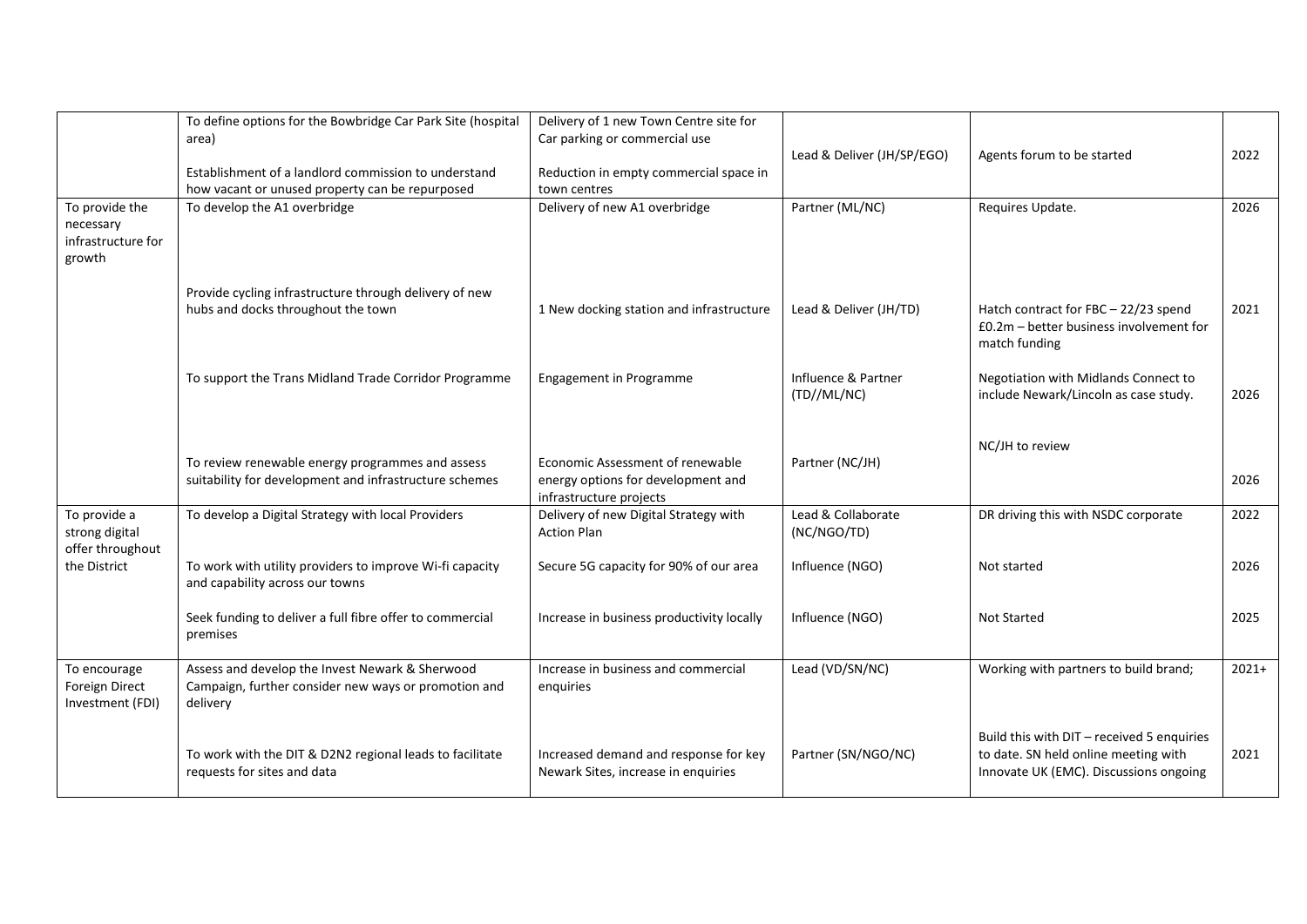|                                                                                           | To promote exporting opportunities to local business and<br>industry.                                                                                                                        | Support 5 business to explore and<br>develop exporting opportunities                                                            | Deliver & Partner (VD/SN) | Procurement event - 11 June 2021 and<br>Economic Growth Conference 15<br>October 2021                                                                                                                                                                                                                                           | 2022    |
|-------------------------------------------------------------------------------------------|----------------------------------------------------------------------------------------------------------------------------------------------------------------------------------------------|---------------------------------------------------------------------------------------------------------------------------------|---------------------------|---------------------------------------------------------------------------------------------------------------------------------------------------------------------------------------------------------------------------------------------------------------------------------------------------------------------------------|---------|
|                                                                                           | To provide and advice and guidance utilising partners on<br>patents, regulatory functions and rule changes for<br>exporting and importing.                                                   | Support 10 businesses per annum with<br>information, advice and guidance on<br>exporting, importing and regulatory<br>functions | Partner (SN/VD)           | 13 May 'Protecting Trademarks" Event<br>postponed due to lack of registrations<br>(7). Senior Patent & Trademark Attorney,<br>informed difficult to get them enthused<br>about IP Rights!" DIT informed "suspect<br>clients are getting virtual meeting fatigue<br>now". All 7 were offered 1-2-1 support<br>from both speakers | 2022    |
|                                                                                           | To work with key FDI interested stakeholders such as the<br>China British Business Council, UK India Business Council to<br>promote business dialogue for export and import<br>opportunities | Increase in enquires from key sectors of<br><b>FDI</b>                                                                          | Partner (VD/EGO/SN)       | SN Invited DIT China British Business<br>Council, UK India Business Council to<br>present at Economic Growth Conference-<br>15 October 2021. See further down<br>document for further information                                                                                                                               | $2021+$ |
| To encourage<br><b>Regional Direct</b>                                                    | Work with the Chamber of Commerce to encourage<br>regional growth to Newark and Sherwood                                                                                                     | Increase in RDI enquires                                                                                                        | Partner (SN/VD/NC)        | Ongoing quarterly meetings with CEX of<br>EMC - ongoing                                                                                                                                                                                                                                                                         | $2021+$ |
| Investment (RDI)                                                                          | To promote local supply chains to business                                                                                                                                                   | Increase in enquiries from identified key<br>sectors                                                                            | Partner (SN/VD/EGO/)      | Public procurement event 11 June 2021 -<br>taken place - 35 attended - completed                                                                                                                                                                                                                                                | 2021    |
| To upskill and<br>reskills our<br>residents creating<br>a culture of<br>lifelong learning | To create & maintain a Local Employment & Skills Board                                                                                                                                       | Creation of a strategic voice for the skills<br>and employment programmes in Newark<br>& Sherwood                               | Lead & Partner (VD)       | Started September 2020, meetings six<br>weekly in addition to Members workshop                                                                                                                                                                                                                                                  | $2020+$ |
|                                                                                           | To develop a new Construction College with Lincoln<br>College Group in Newark                                                                                                                | New Construction College providing 688<br>training opportunities and new jobs                                                   | Partner (NC/VD/JH)        | Project underway due to open in<br>September 2021 - opening event went<br>ahead June 2021                                                                                                                                                                                                                                       | 2022    |
|                                                                                           |                                                                                                                                                                                              |                                                                                                                                 |                           | Agreed with College and underway.<br>NSDC place -Asset management/Tech                                                                                                                                                                                                                                                          | 2021    |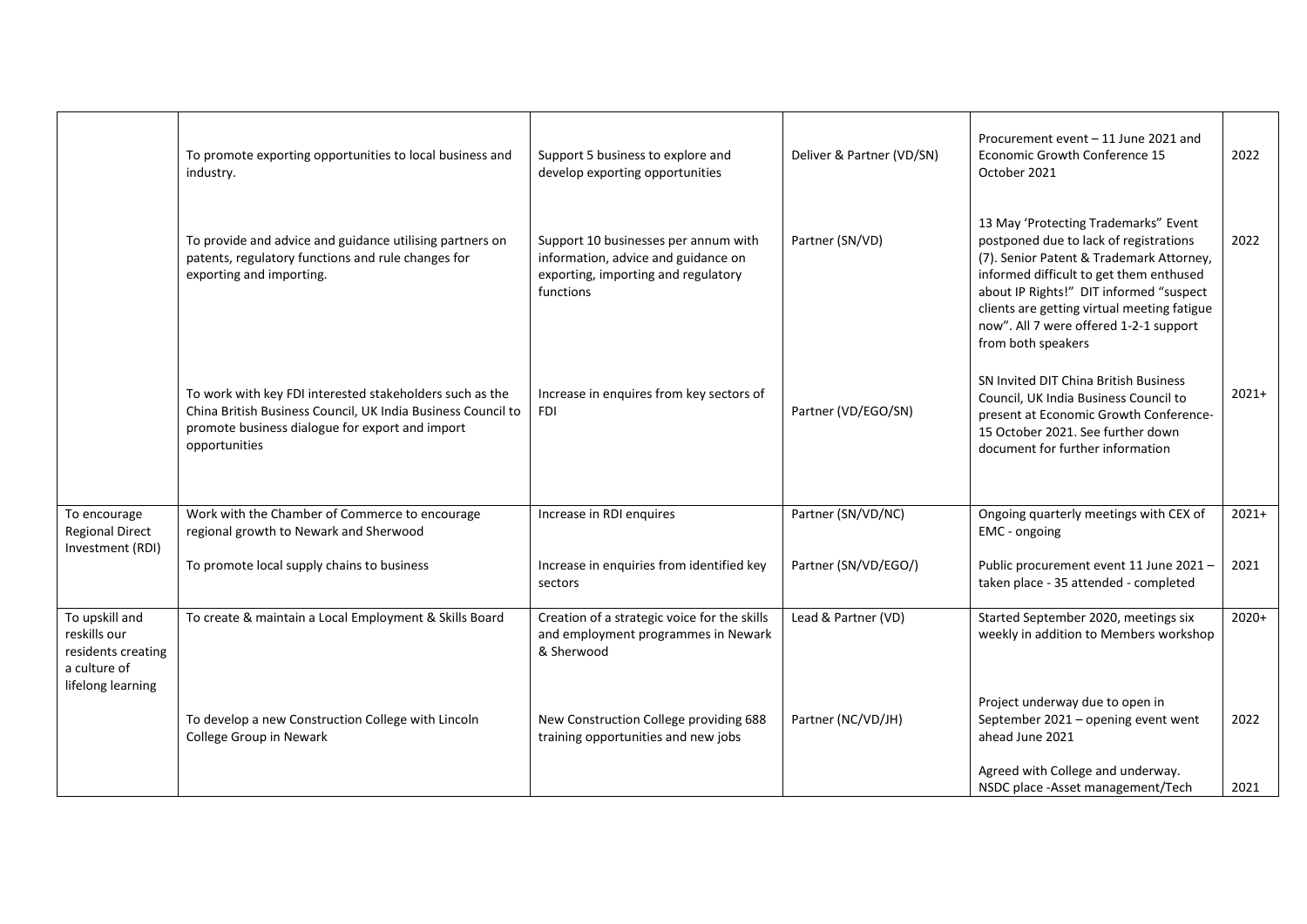| Delivery of the Kick Start Programme throughout the<br>District                                                                                         | To support the Kickstart Programme with<br>Newark College, Chamber of Commerce,<br>Futures delivering 150 placements in the<br>District. Further to engage with the<br>programme and directly deliver 5<br>placements at NSDC | <b>Collaborator and Delivery</b><br>Agent (VD/NC) | Support (2 of 7 places) Interview took<br>place with Kickstart applicant for<br>EG/Tourism department but was not<br>successful. Monthly meetings with DWP |         |
|---------------------------------------------------------------------------------------------------------------------------------------------------------|-------------------------------------------------------------------------------------------------------------------------------------------------------------------------------------------------------------------------------|---------------------------------------------------|------------------------------------------------------------------------------------------------------------------------------------------------------------|---------|
|                                                                                                                                                         |                                                                                                                                                                                                                               |                                                   | Unsuccessful - not being progressed                                                                                                                        | 2021    |
| Working with Nottinghamshire Partners to deliver e joint<br>Youth Futures Bid for enhanced skills and employment<br>activities within Newark & Sherwood | Submission of a bid for financial<br>resources for Newark and Sherwood                                                                                                                                                        | Partner (VD)                                      | FBC near complete TIP Project Business                                                                                                                     |         |
| Support the new YMCA Newark & Sherwood Community<br><b>Activity Village</b>                                                                             | Successful completion of new facility                                                                                                                                                                                         | Partner (ML/NC/VD)                                | case assurance with Quod. 50% funding<br>secured from British Cycling for 'Places<br>To Ride' scheme                                                       | 2022    |
|                                                                                                                                                         |                                                                                                                                                                                                                               |                                                   | Part of ESB - part of workshop with<br>partners and ED committee - Meetings                                                                                | 2023    |
| To influence local colleges and ITPs to provide courses<br>needed by our local employers and local labour force                                         | 2 New Courses developed for business                                                                                                                                                                                          | Influence & Partner (VD/NC)                       | took place 28 Aug and 8 July for<br>awareness purposes - ongoing                                                                                           |         |
|                                                                                                                                                         |                                                                                                                                                                                                                               |                                                   | Not started yet                                                                                                                                            | 2021    |
| To influence local colleges and ITPs to promote and<br>operate the training courses                                                                     | <b>Enhanced Marketing Campaign</b>                                                                                                                                                                                            | Influence & Partner (VD/NC)                       | Improve understanding on this locally;<br>covered with members workshop.                                                                                   | 2023    |
| To promote and work with colleges and providers to<br>deliver apprenticeships, T levels and further education<br>offers                                 | Increased participation in<br>apprenticeships and new T level offer                                                                                                                                                           | Influence (VD)                                    | Provision of new adult education centre<br>at Newark College opened in April 2021<br>Underway, representative in NTU                                       |         |
|                                                                                                                                                         |                                                                                                                                                                                                                               |                                                   | Commencing discussions for the Newark<br>Town Deal - Skills Summit on Aug 24                                                                               | 2026    |
| To work with University partners to promote Higher<br>Education & provide localised accessibility                                                       | Increased participation in HE, increasing<br>the number of people securing a Level 4<br>qualification                                                                                                                         | Influence (VD/NC/JH)                              | Schools and partners agreed working                                                                                                                        |         |
| Provide the Future First Careers Expo Annually                                                                                                          | Support, advice and guidance to over 50<br>people per year for career development                                                                                                                                             | Lead & Partner (VD/SN/ALL<br>TEAM)                | towards 3 November 2021 event. 26<br>Exhibitors agreed to attend to date $-50$<br>minimum required in order to run event                                   | $2021+$ |
|                                                                                                                                                         |                                                                                                                                                                                                                               |                                                   |                                                                                                                                                            |         |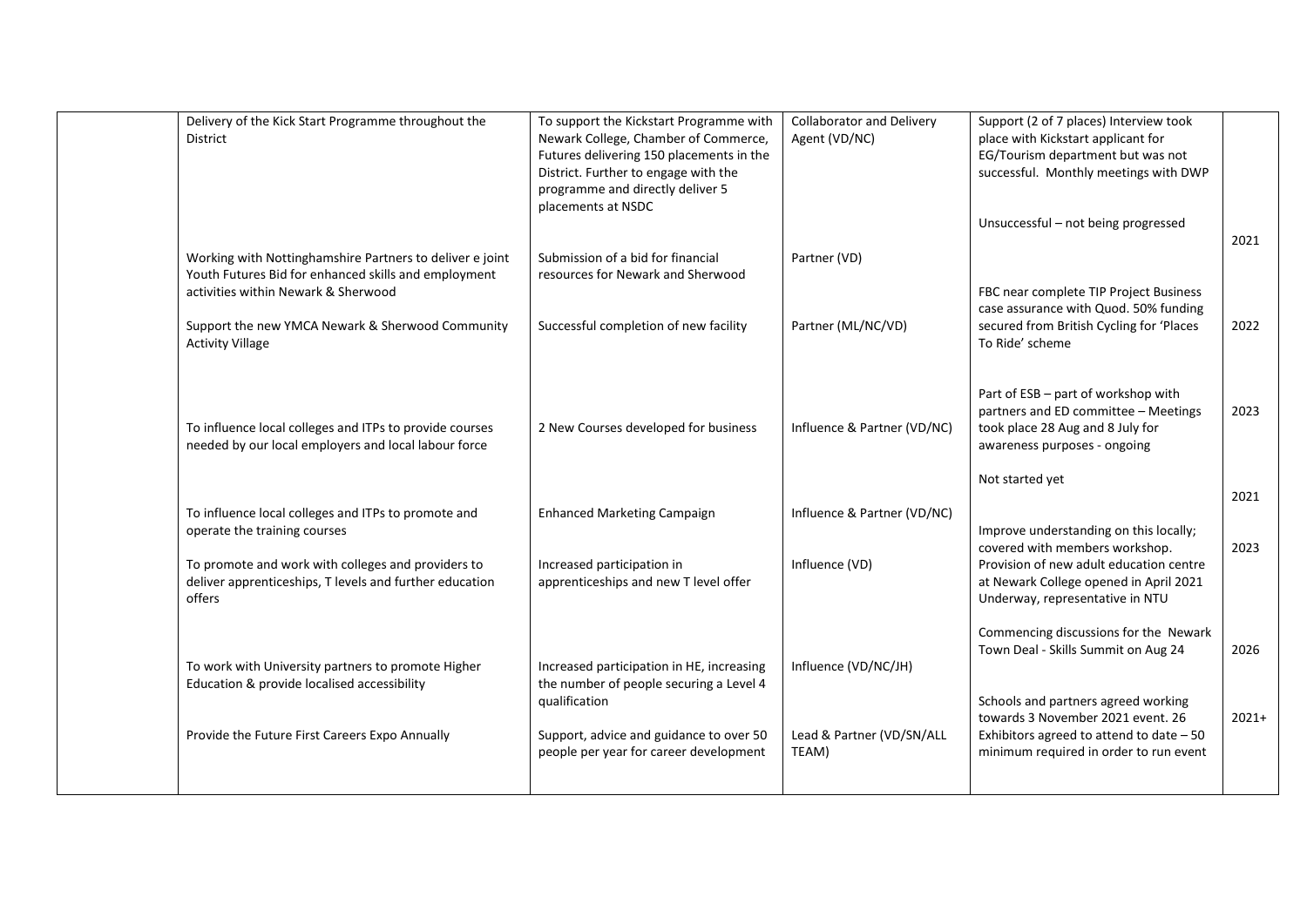|                  |                                                             |                                             |                              |                                           | 2024    |
|------------------|-------------------------------------------------------------|---------------------------------------------|------------------------------|-------------------------------------------|---------|
| To support       | To develop the International Air & Space Training Institute | Delivery of a new training facility,        | Partner & Collaborator       | Underway and connected to Gateway         |         |
| business &       |                                                             | ancillary functions and residential for 250 | (ML/NC/JH)                   | Project.                                  |         |
| industry to grow |                                                             | new students. Creating new jobs and         |                              |                                           |         |
|                  |                                                             | 428 new training opportunities              |                              |                                           |         |
|                  |                                                             |                                             |                              |                                           |         |
|                  |                                                             | To implement a new innovation zone          |                              | SISLog Study complete with Focus, part    |         |
|                  |                                                             | creating new jobs and new training          | Partner & Collaborator       | of gateway programme - UoL reviewing      |         |
|                  | To create a SMART Innovation Zone                           | opportunities                               | (ML/NC)                      | with new contract manager. Business       | 2025    |
|                  |                                                             |                                             |                              |                                           |         |
|                  |                                                             |                                             |                              | case being built with Hatch.              |         |
|                  |                                                             |                                             |                              |                                           |         |
|                  |                                                             | Supporting over 60 business per annum       |                              | 5 events taken place, supporting 48       |         |
|                  |                                                             | with information, advice and guidance       | Lead & Deliver (SN)          | businesses to date. A further 1 event is  |         |
|                  | Provide 3 Business Events per annum supporting              | for growth, adaption or resilience          |                              | being organised.                          | $2021+$ |
|                  | businesses to adapt or grow                                 |                                             |                              |                                           |         |
|                  |                                                             |                                             |                              |                                           |         |
|                  |                                                             |                                             |                              |                                           |         |
|                  |                                                             | To engage and support 50 businesses per     |                              | 15 October 21 - Economic Growth           |         |
|                  |                                                             | annum with information and brokerage        | Lead & Deliver (SN/All Team) | Conference in partnership with MP, FSB    |         |
|                  | To facilitate and host an annual growth conference with     |                                             |                              | and EMC. To date 57 businesses            | $2021+$ |
|                  | key partners                                                |                                             |                              | registered to attend                      |         |
|                  |                                                             |                                             |                              |                                           |         |
|                  |                                                             |                                             |                              |                                           |         |
|                  |                                                             | Completion of 2 reports per annum on        |                              |                                           |         |
|                  |                                                             | state of economy, providing information,    | Lead & Deliver (SN/EGO/Will) | Next report due for November              |         |
|                  | To maintain an understanding of the state of business and   | advice and guidance to industry on key      |                              |                                           | $2021+$ |
|                  | industry providing 6 monthly reports on state of local      | issues                                      |                              |                                           |         |
|                  | economy                                                     |                                             |                              | Attendance at Business Club and other     |         |
|                  |                                                             | Present and attend at least 50% of          |                              | events underway and continuing -          |         |
|                  |                                                             |                                             |                              |                                           |         |
|                  |                                                             | invited to groups per annum to inform       | Lead & Deliver (VD/SN/All    | ongoing                                   |         |
|                  | Continue Strategic dialogue to understand and inform        | and update                                  | team)                        |                                           |         |
|                  | policy and action by engagement with business networks      |                                             |                              | Promoting EG Service to local business in | $2021+$ |
|                  | and clubs                                                   | To directly support at least 50 business    |                              | centre (Beacon). Clinics with businesses  |         |
|                  |                                                             | per annum through managed workspace,        | Lead & Deliver (VD/EGO/SN)   | in centre: Action to review - end of      |         |
|                  | To support start-up businesses through managed              | incubators, IAG, training & mentoring       |                              | September                                 | $2021+$ |
|                  | workspace, incubators, IAG and Training/Mentoring           |                                             |                              |                                           |         |
| To develop       | To develop and promote the Councils Procurement             | Increase in use of local supplier and       | Lead & Deliver (SN)          | Procurement event with Welland and        | $2021+$ |
| business         | approach to acquiring good and services locally             | businesses for council contracts            |                              | EMC took place on $11th$ June 2021 - 35   |         |
| productivity     |                                                             |                                             |                              | attended                                  |         |
|                  |                                                             |                                             |                              |                                           |         |
|                  | To support the local supply chain                           |                                             | Partner (VD/EGO/SN)          |                                           | $2021+$ |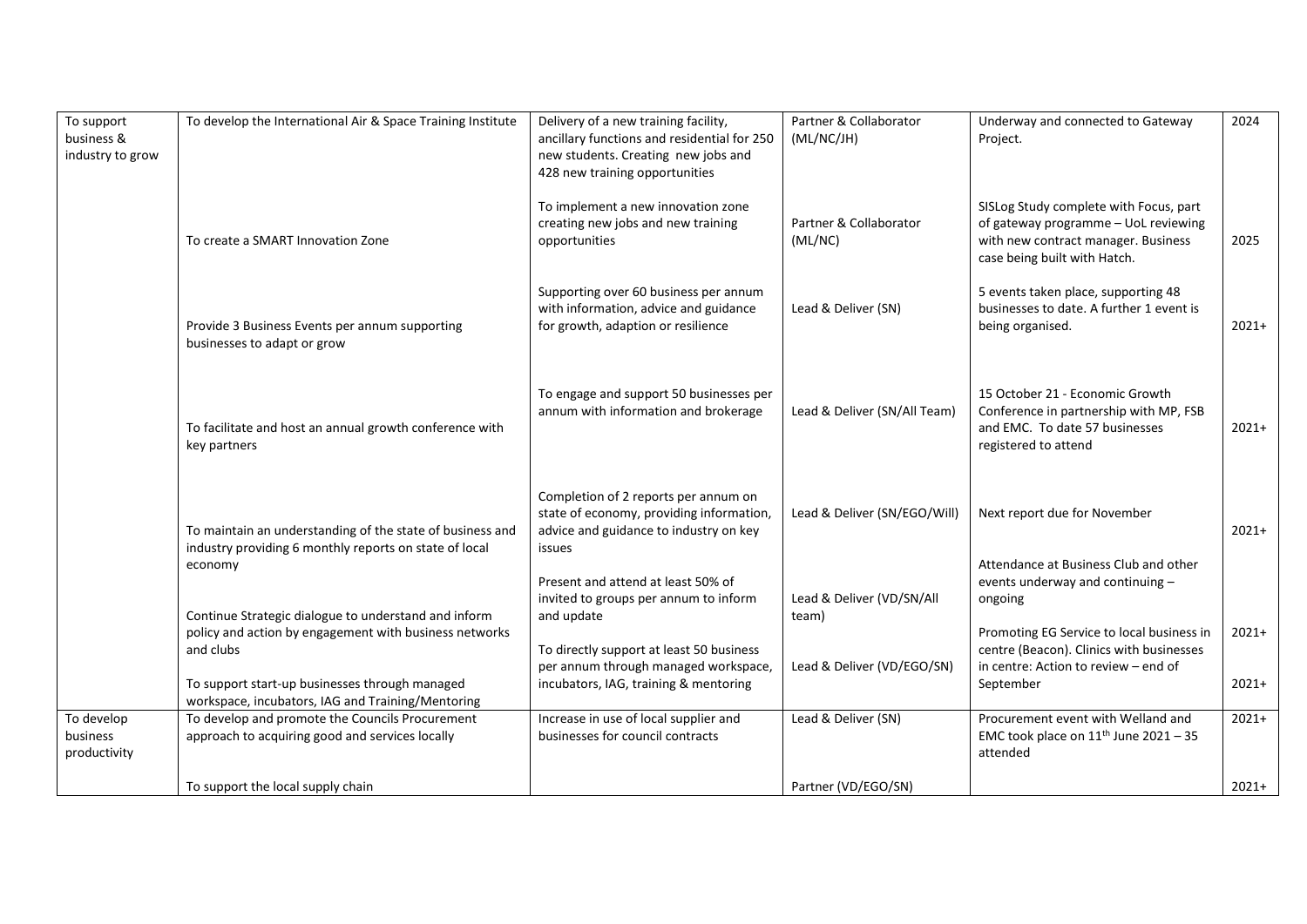|                                                                   |                                                                                                                                                                | Provision of training and awareness with<br>Welland Procurement for local suppliers                |                                             | Welland presented at above event -<br>leading in future to direct training with<br><b>SMEs</b>                                                                                                                                                                                                                                                                                                                                                                                                                                                                                                                                                                                                                |         |
|-------------------------------------------------------------------|----------------------------------------------------------------------------------------------------------------------------------------------------------------|----------------------------------------------------------------------------------------------------|---------------------------------------------|---------------------------------------------------------------------------------------------------------------------------------------------------------------------------------------------------------------------------------------------------------------------------------------------------------------------------------------------------------------------------------------------------------------------------------------------------------------------------------------------------------------------------------------------------------------------------------------------------------------------------------------------------------------------------------------------------------------|---------|
| To support<br>industry clusters<br>within the District            | To maintain a Key Account Management with local<br>industry leads                                                                                              | Improved understanding of large<br>employer needs in Newark & Sherwood                             | Lead & Deliver (EGO/VD/SN)                  | 100 Business database consultation with<br>businesses to confirm info about to go<br>out.                                                                                                                                                                                                                                                                                                                                                                                                                                                                                                                                                                                                                     | $2021+$ |
|                                                                   | To develop and maintain a commercial property register                                                                                                         | Increase in commercial property<br>enguiries                                                       | Lead & Deliver (SN/WP)                      | Underway and ongoing.                                                                                                                                                                                                                                                                                                                                                                                                                                                                                                                                                                                                                                                                                         | 2021    |
|                                                                   | To identify high growth businesses and support with<br>bespoke workshops on finance, mentoring, advice and<br>guidance                                         | Support provided via information, advice<br>and guidance to 12 high growth<br>businesses per annum | Partner & Deliver<br>(SN/EGO/VD)            | Business Doctors have invited the 12<br>businesses that participated in the<br>Programme to attend a 100 day meeting<br>with them and SN to gain ongoing<br>feedback and return on investment for<br>NSDC. As at end of June 2021 - 8 new<br>jobs have been created and the<br>expectation was 12 by January 2022.<br>One of the businesses has opened a new<br>clinic during June 2021 in Newark and<br>they have planned to start looking for<br>staff in July 2021. One business has<br>stated that they would have closed<br>without this support and 8 businesses<br>have indicated that they are already<br>more profitable than pre the course. Due<br>to success investigating a further<br>programme | $2021+$ |
| To provide<br>business space<br>throughout the<br><b>District</b> | To maintain the Beacon Managed Office Space and review<br>options for adaption. Further consider development of exit<br>policy to encourage turnover.          | Occupancy maintained above 75%, with<br>10 business supported annually                             | Lead & Deliver (RC/NC/VD)                   | Not started yet - SN/VD offering support<br>to existing businesses - Action after end<br>of September                                                                                                                                                                                                                                                                                                                                                                                                                                                                                                                                                                                                         | 2021    |
|                                                                   | To provide more small and medium sized industrial and<br>commercial units in the town utilising our estates and<br>assets team and financing options available | Development of new commercial units<br>within Newark & Sherwood by NSDC                            | Lead & Deliver & Influence<br>(RC/NC/JH/VD) | Commercial data being collected and<br>analysed with assets and estates team                                                                                                                                                                                                                                                                                                                                                                                                                                                                                                                                                                                                                                  | 2026    |
|                                                                   |                                                                                                                                                                | Assessment of estates and assets of<br>NSDC and potential reuse                                    | Lead & Deliver & Influence<br>(EGO/NC/JH)   | Commercial data being collected and<br>analysed with assets and estates team                                                                                                                                                                                                                                                                                                                                                                                                                                                                                                                                                                                                                                  | 2023    |